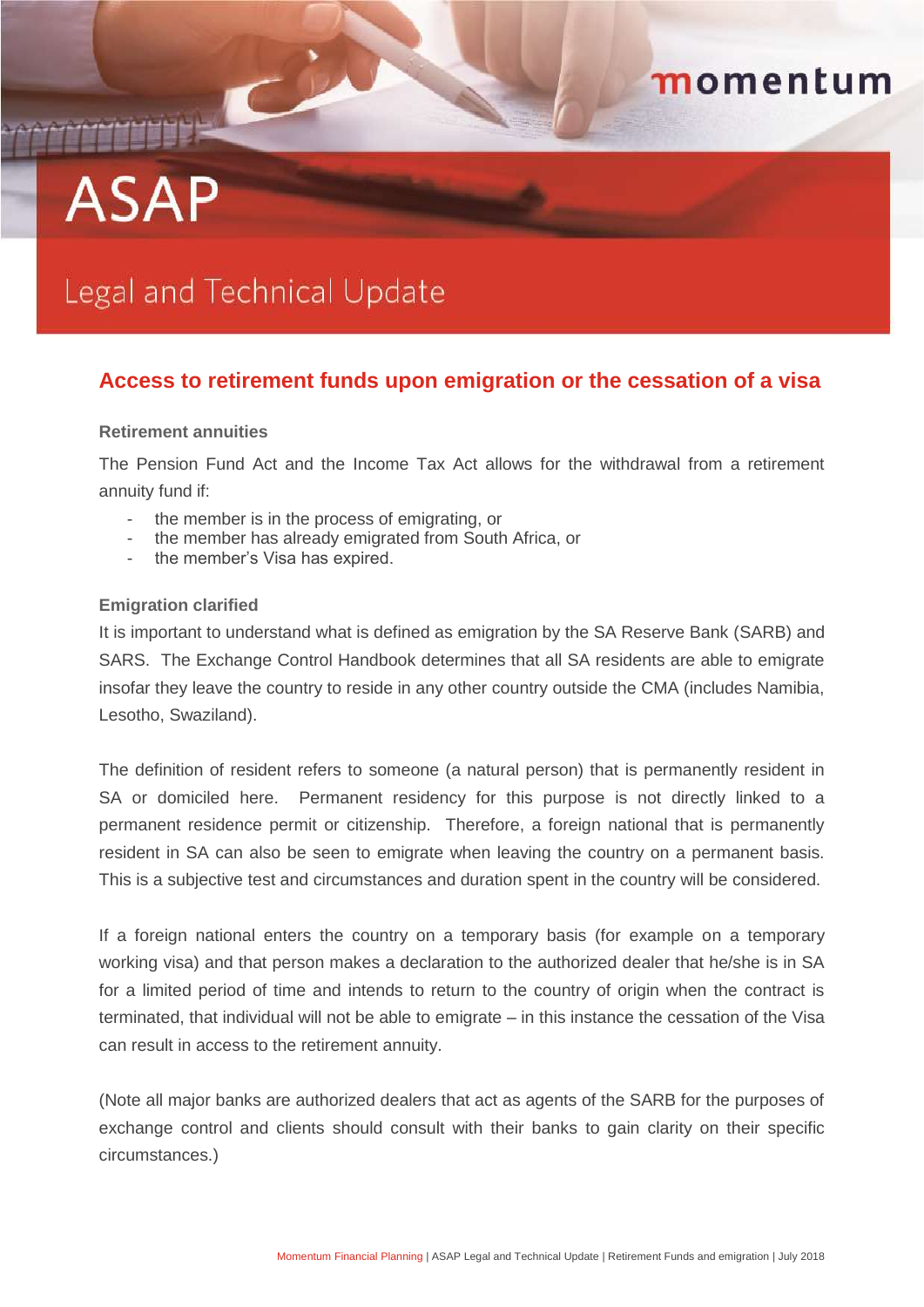When advising a foreign national on an investment in a retirement annuity it is important to determine the future access to the funds prior to making the recommendation. If it is found that the person cannot emigrate from SA as shown above or there is no Visa that will expire, it is important to explain that access to the retirement annuity will be restricted until retirement, disability or death (or if the retirement annuity is made paid up and the value in that fund is less than R7 000).

#### **Important note:**

Access to a retirement annuity due to emigration or the cessation of a Visa is restricted to any time **prior** to the retirement date being reached. No withdrawal due to emigration or the expiry of a Visa will be allowed after the retirement date. If a person has reached the retirement date as defined in the rules of the fund, they will only be entitled to a maximum 1/3 cash lump sum.

Each retirement annuity fund rules are unique. The Momentum fund rules define the retirement date as the date on which the member has formally requested retirement from the fund and all the administrative requirements necessary to give effect to the instruction has been met provided that the member is eligible to retire on that date in terms of the Income Tax Act.

Therefore, if a client is older than 55 and the member has not yet informed the fund of the wish to retire, the retirement date has not been reached and withdrawal due to emigration or the cessation of a Visa will be possible.

#### **Administrative requirements to access funds due to EMIGRATION:**

The fund will complete a manual Form C, and

**if the member is in the process of emigrating the following supporting documents will be required:**

- Tax clearance certificate (IT21(a)) -"Application Form for Tax Clearance Certificate", and
- A signed and bank stamped MP336 (b) form (Request for settling in allowance) that was submitted to the authorized dealer.

**if the member has already emigrated, the following supporting documents will be required:**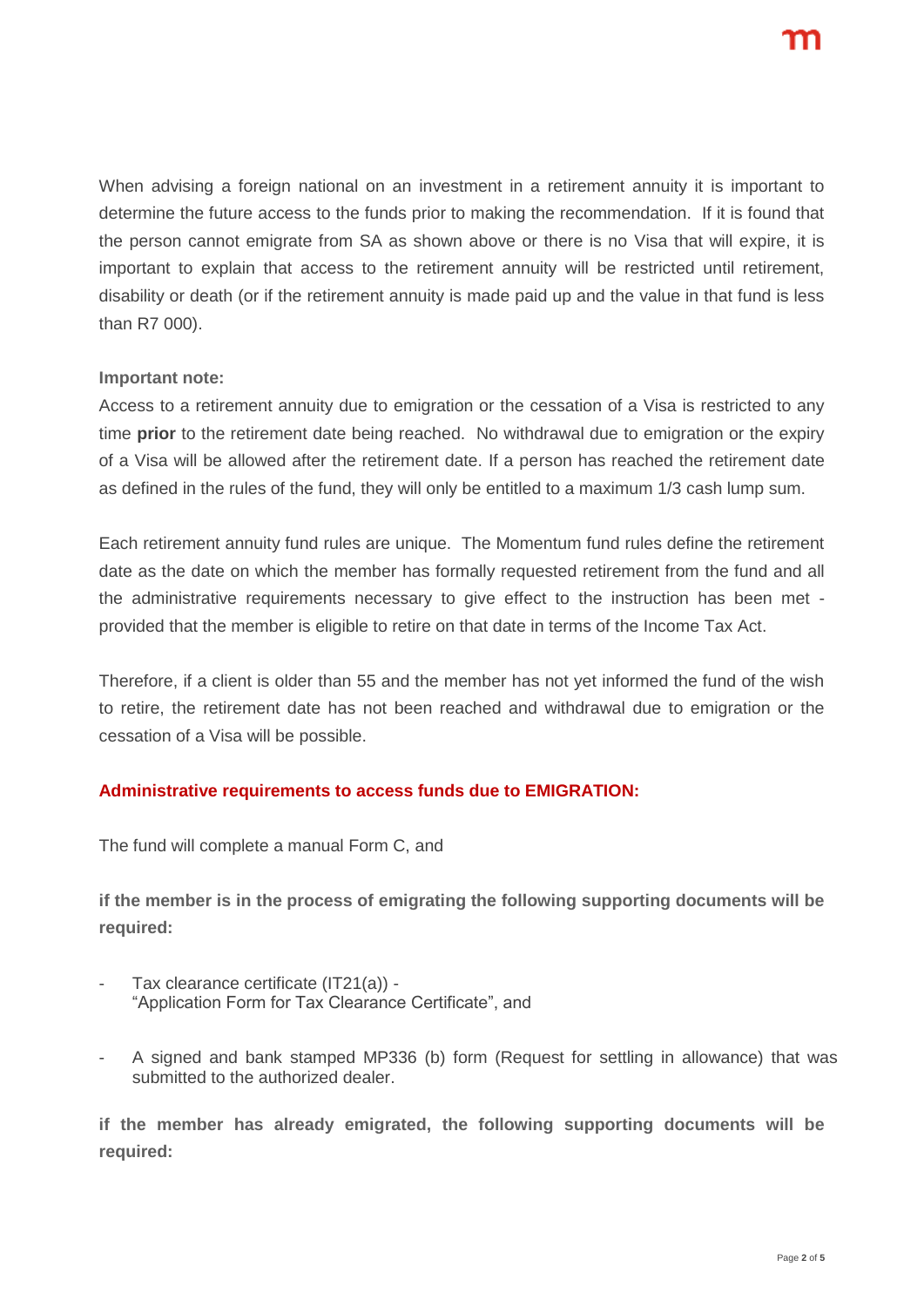The member's certificate of residency obtained from the relevant Tax Authority of the country in which the member now resides. It will only be accepted if it is issued in accordance with the double taxation agreement (DTA) between SA and that country or residence.

An Immigration and Citizenship Certificate can only be accepted if there is no DTA between SA and that country. It will not be accepted in any other instance, and

Copy of Tax Clearance Certificate in respect of emigration issued by SARS;

If a member emigrated more than 5 years ago and cannot produce the Tax Clearance Certificate, an affidavit must be provided wherein the taxpayer declares under oath that the certificate was lost.

#### **Administrative requirements to access funds due to EXPIRY OF VISA:**

The fund will complete a manual Form C, and

**the following supporting documents will be required:**

- A copy of the Certificate of residency obtained from the relevant Tax Authority of the country where the member permanently resides;
- A copy of the passport validating the exit from SA;
- A copy of the Visa indicating the expiry date and the applicable paragraph in the definition of 'Visa" in S1 of The Immigration Act in terms of which the Visa was issued.

#### **Note:**

Where a person belongs to more than one retirement annuity fund, nothing prescribes that a withdrawal must be made from all of the funds at the same time. The member can action the withdrawals as and when they deem it appropriate, as long as the abovementioned requirements are met.

This can be useful where an emigrant has already used the emigration allowance in the given year and where all excess funds are paid into a blocked rand account. The retirement annuity may provide a better net return than the blocked rand account due to the fact that there is no income tax payable on the returns generated in the fund. However, each case must be evaluated based on its own merits.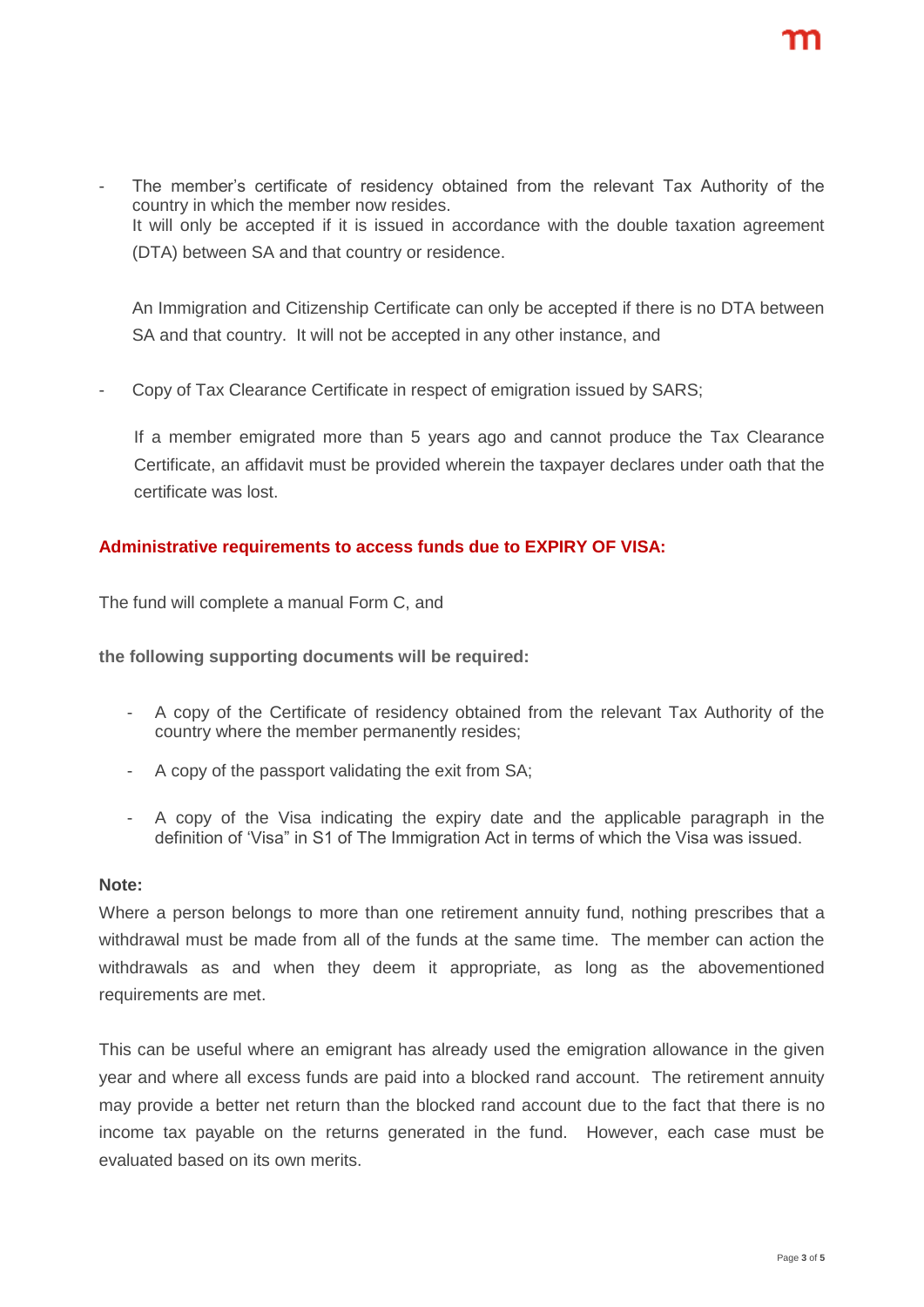#### **Other retirement funds**

Where a member of a pension or provident fund leaves SA due to emigration or the expiry of a Visa, or for any other reason, the member will resign from their employment and the fund and will be entitled to withdraw the resignation benefit. The administrative process will be exactly the same as if the member resigned from the fund to join another employer and made the election to make a withdrawal.

Where a person is a member of a preservation fund, the member is entitled to one withdrawal prior to retirement. If the member emigrates or the member's Visa expires and the one withdrawal has NOT been utilized, the full fund value can be withdrawn.

Currently, if the one withdrawal has been utilized, the member will not be able to access the funds until retirement. .

#### **Note:**

A request has been made to Treasury to allow for access due to emigration or Visa expiry where the one withdrawal has already been used. Mention was made in the 2018 Budget that this will be reviewed and hopefully amended soon.

#### **Living annuities**

No access to a living annuity is possible due to the emigration or visa expiry of an annuitant.

#### **Income tax implications**

The SA tax system is based on residency meaning that all SA tax residents are taxed on their worldwide income in SA.

Where a person is no longer a SA tax resident, the tax system becomes source based, meaning that income tax is payable in SA on all income from a SA source. The result is that the withdrawal amount will be subject to income tax in SA either way – irrespective of whether the person is a SA tax resident or not at the time of making the withdrawal.

The lump sum withdrawal amount will be subject to income tax in accordance with the Second Schedule to the Income Tax Act and the tax table applicable to withdrawals will apply. The normal aggregation rules apply.